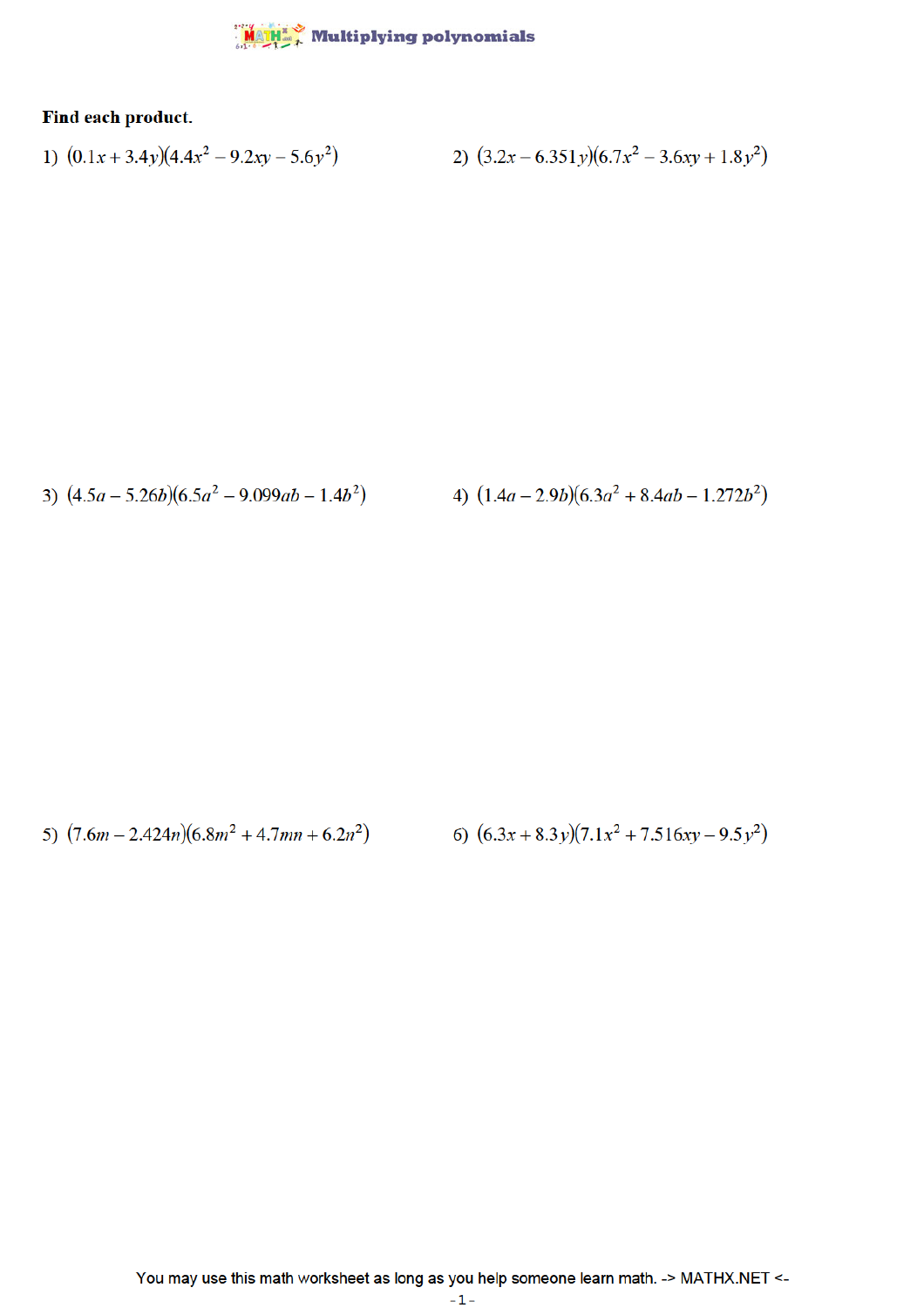7) 
$$
(0.7m - 6n)(5.3m^2 + 4.6mn + 0.9n^2)
$$

 $(5.1x + 0.4y)(9.1x^2 + 7xy + 6.2y^2)$ 

9) 
$$
(9.78x - 1.82y)(5.3x^2 + 1.12xy + 5.7y^2)
$$

$$
(3.8x + 6.7y)(7.3x2 + 10xy - 8.6y2)
$$

11)  $(1.2u - 7.06v)(8u^2 + 2.9uv - 3.1v^2)$ 

(6.9*x* + 1.21*y*)(7.9*x*<sup>2</sup> – 5.4*xy* + 0.039*y*<sup>2</sup>)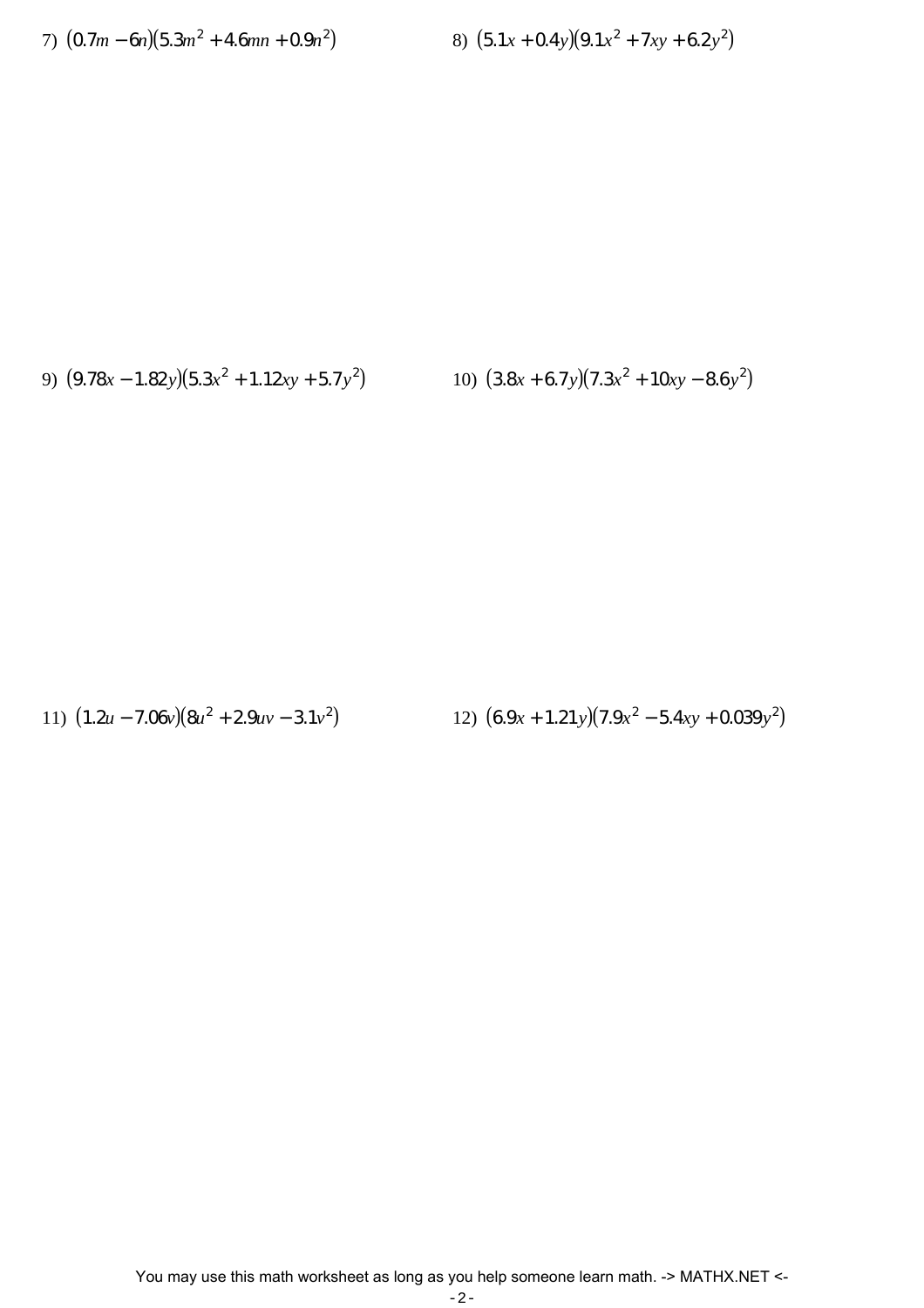13) 
$$
(3.3x + 9.1y)(8.2x^2 - 8.9xy - 2.22y^2)
$$

14) 
$$
(4.4u - 2.7v)(8.1u^2 + 3.2uv + 2.88v^2)
$$

15) 
$$
(7.5a + 10b)(4.4a^2 + 8.6ab + 8.9b^2)
$$
  
16)  $(2.32x - 9.5y)(2.9x^2 + 8.2xy - 7.18y^2)$ 

18)  $(0.603x - 4.06y)(5.9x^2 - 5.9xy - 5.7y^2)$ 17)  $(0.6a + 2.1b)(0.7a^2 - 6.1ab - 0.5b^2)$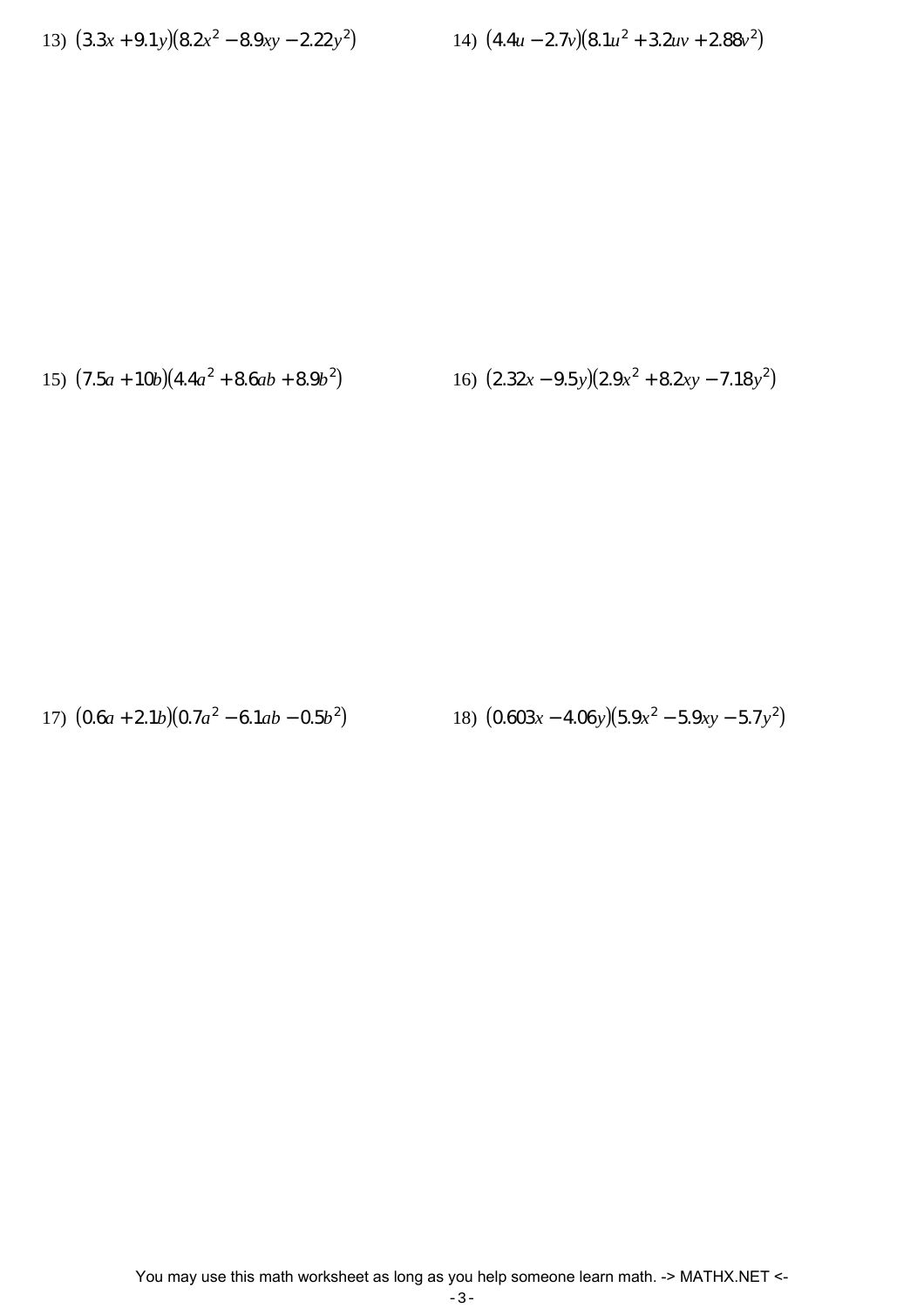19) 
$$
(5x + 7.68y)(3.6x^2 + 1.2xy + 7.6y^2)
$$

$$
(3.7m - 0.59n)(3.7m2 + 10mn - 8.1n2)
$$

21) 
$$
(8.1x + 0.6y)(0.8x^2 + 2.3xy + 5.96y^2)
$$
  
22)  $(9.849m + 1.402n)(6.9m^2 + 0.6mn + 6.8n^2)$ 

23)  $(1.1x - 7.3y)(7.2x^2 + 2.98xy + 5.1y^2)$  $(10x - 0.9y)(5.3x^2 - 9.9xy - 8.9y^2)$ 

You may use this math worksheet as long as you help someone learn math. -> MATHX.NET <-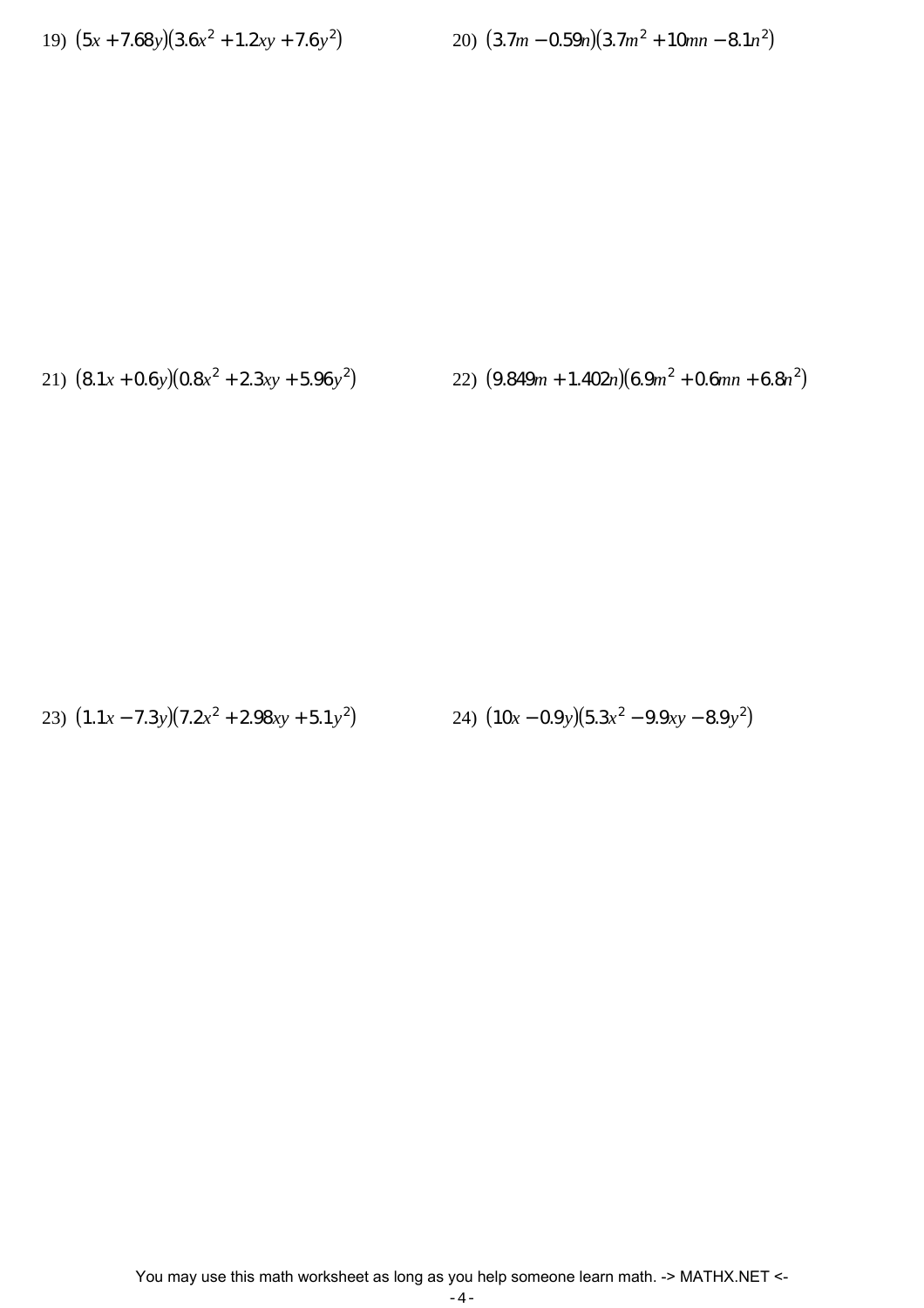25) 
$$
(4.3x + 5.4y)(3.5x^2 - 7xy - 3.6y^2)
$$

$$
(3x - 8.8y)(1.6x2 - 4.5xy + 1.7y2)
$$

27) 
$$
(6.1x - 6.62y)(9.5x^2 + 9.58xy + 2y^2)
$$
  
28)  $(7.4u - 5.86y)(9.3u^2 + 8.2uv + 2.6v^2)$ 

29) 
$$
(4.452u - 0.4v)(9.7u^2 + 4.7uv - 8.7v^2)
$$
  
30)  $(4.9x - 4y)(10x^2 + 6.3xy + 2.9y^2)$